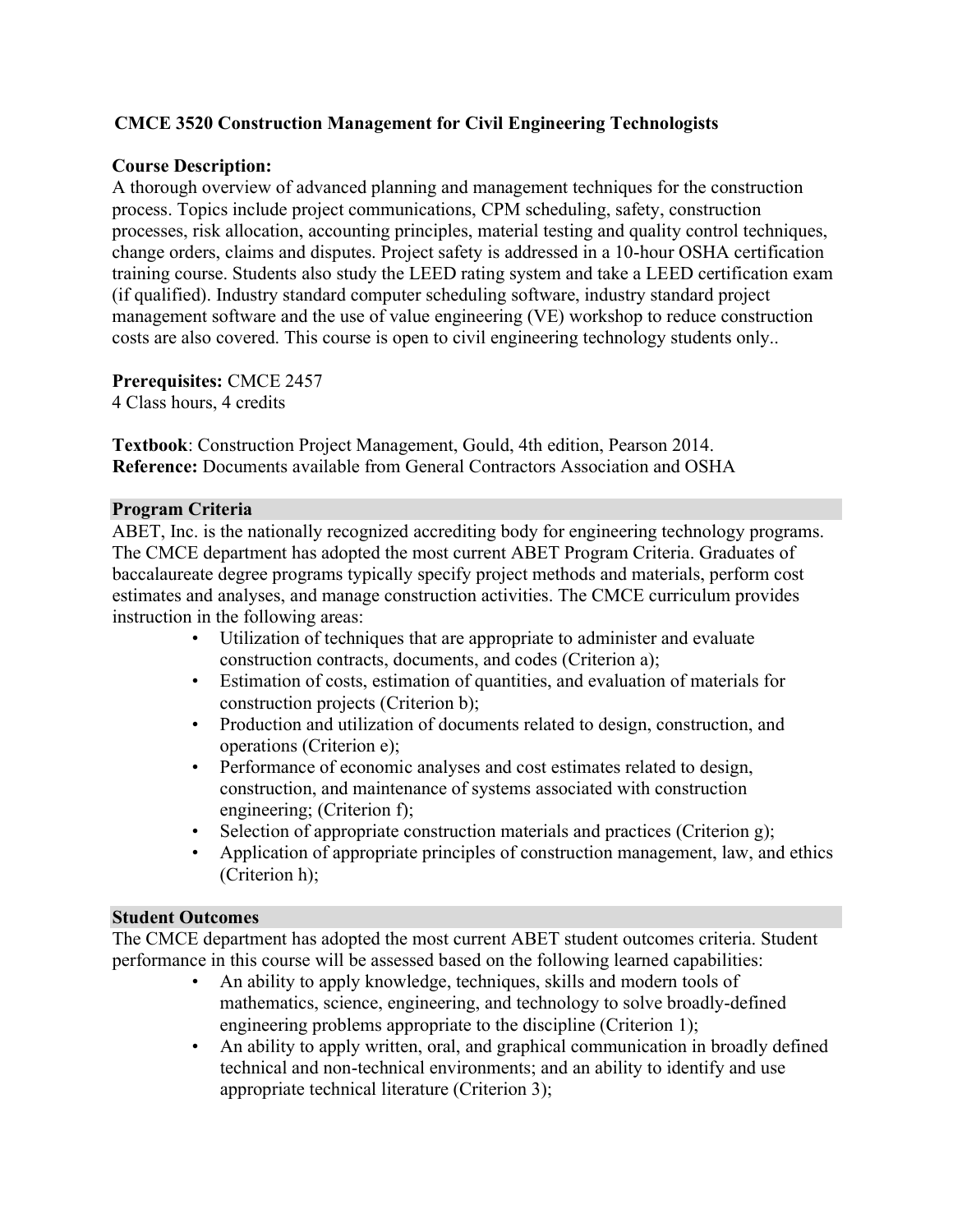• An ability to function effectively as a member as well as a leader on technical teams (Criterion 5);

#### Academic Integrity Policy

 Students and all others who work with information, ideas, texts, images, music, inventions, and other intellectual property owe their audience and sources accuracy and honesty in using, crediting, and citing sources. As a community of intellectual and professional workers, the College recognizes its responsibility for providing instruction in information literacy and academic integrity, offering models of good practice, and responding vigilantly and appropriately to infractions of academic integrity.

 Accordingly, academic dishonestly is prohibited in The City University of New York and at New York City College of Technology and is punishable by penalties, including failing grades, suspension, or expulsion.